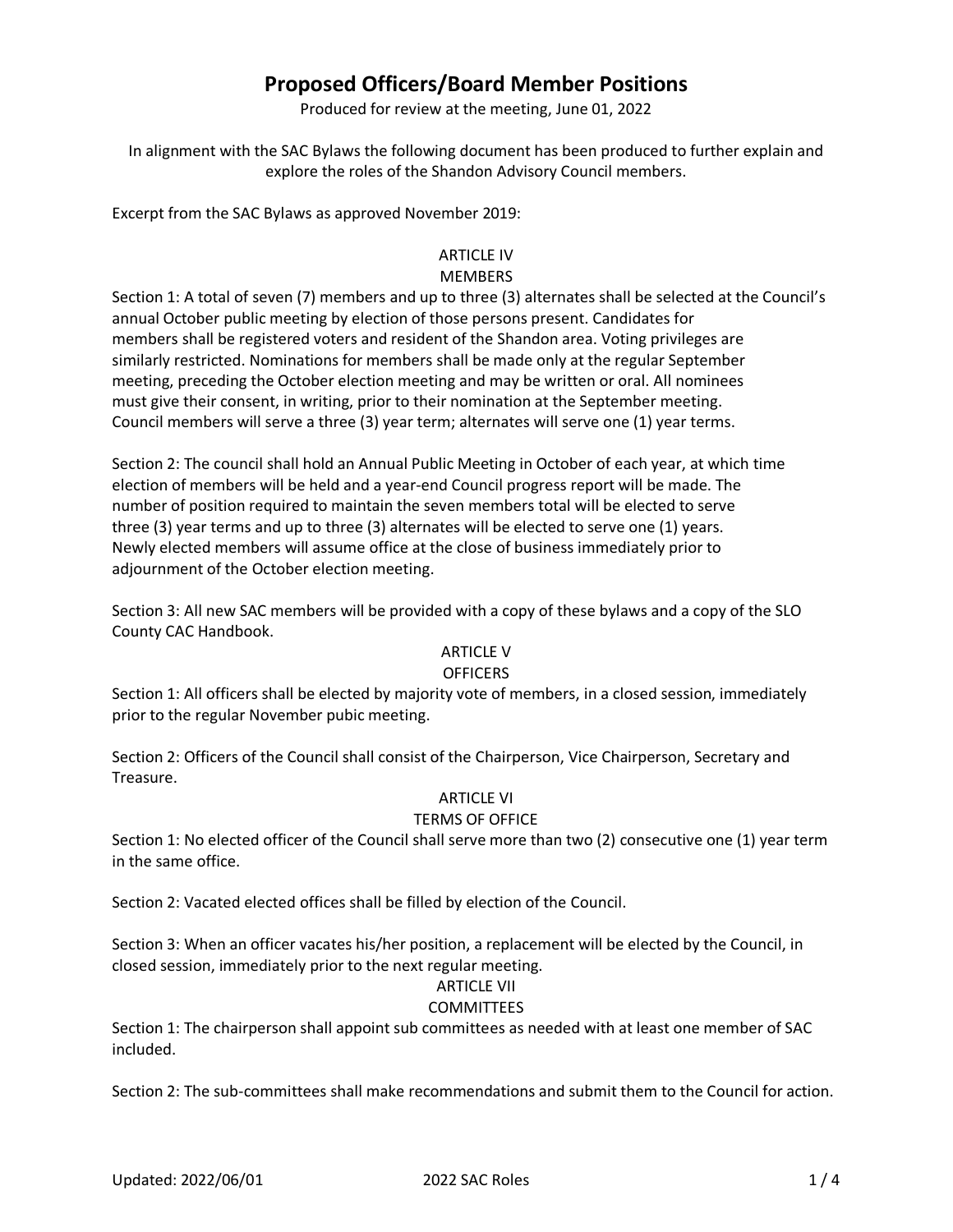# **Proposed Roles & Duties may include but are not limited to:**

**Chairperson**: Presides at all meetings of the Advisory Council. Responsible for conducting all meetings with appropriate decorum.

Open the meeting and ascertain that a quorum is present; take roll call and conduct the meeting following the outlined agenda. If a quorum is not in present, a meeting can continue in order to receive public input, but no votes can be taken.

Coordinate the work of the officers, committees and sub-committees of the council in order to be sure that all objectives are fulfilled. I.e.: Referrals-information needed for follow up of review, etc.

Review and sign all written communication to the Board of Supervisors, Planning Commission and relevant County Departments should be reviewed by the Chairman if said communication is voted material by the Council.

Ending all meetings by calling for a vote.

**Vice Chair**: In the absence or disability of the Chairperson, the Vice Chairperson will perform the duties of the Chairperson.

Ensure that each Council member is provided with a copy of the Advisory Council Bylaws, title 22 and the San Luis Obispo County Advisory Council Handbook.

Participate in training provided by the County or SAC that is designed to educate council members on their duties and responsibilities.

Work with the Recording Secretary to maintain the SAC website

**Recording Secretary**: Maintain an accurate written record of the approved minutes of all meetings of SAC. All prior minutes should be at meetings for referral purposes.

Document attendance of council members and public

Take notes during all meetings to transcribe to written record. Keep a copy of SAC Bylaws and SLO County Advisory Council Handbook for refer at all meetings

Preside over the meeting if both the Chairperson and Vice Chairperson are absent

Perform such other duties as may be delegated by the Chairperson.

Upload all approved minutes and new agendas to the website and email accordingly.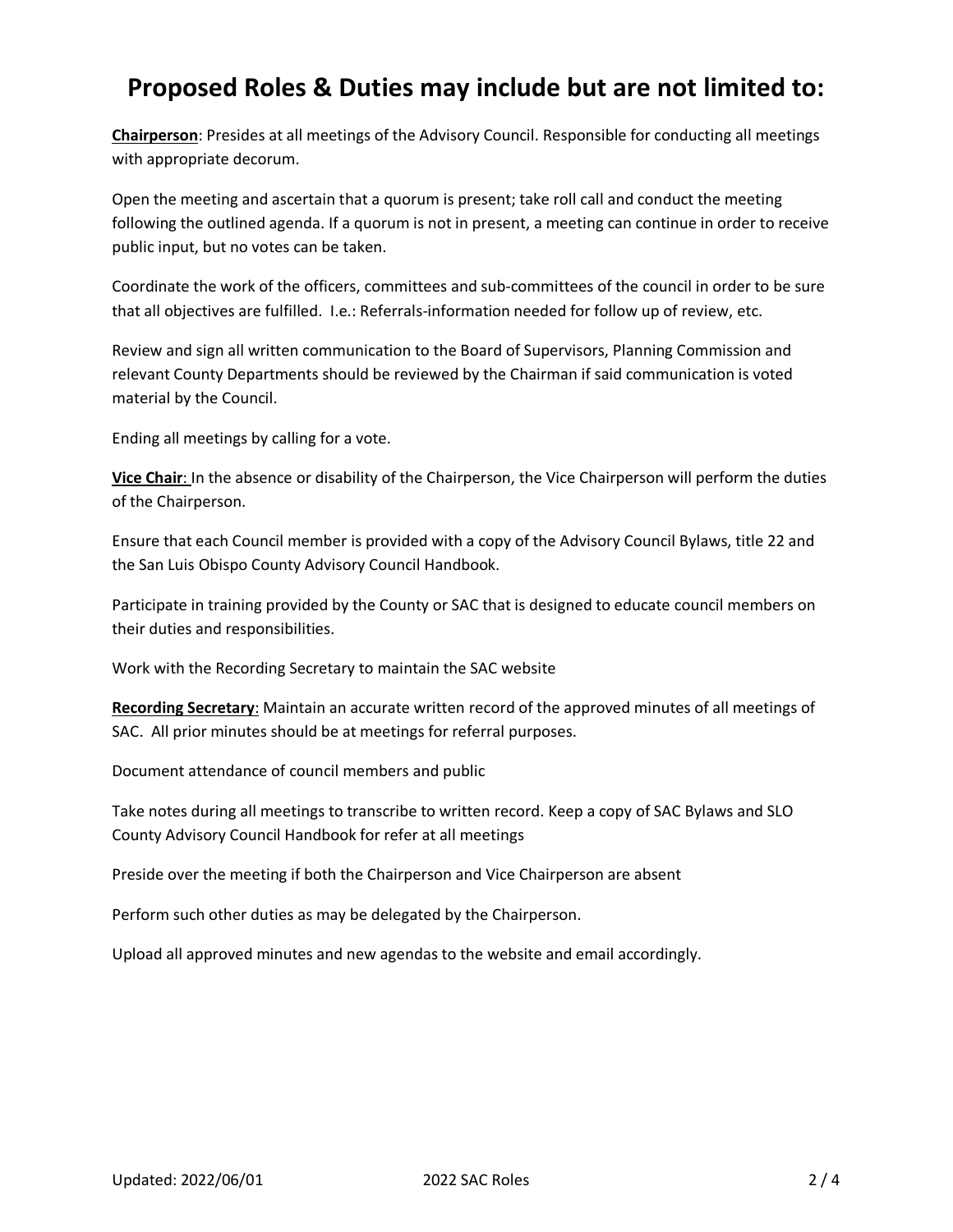**Corresponding Secretary:** To oversee the info@shandonca.org email account sending on to the proper board member for response.

Compose all necessary SAC correspondence authorized by the Chairperson and or council; including but not limited to the referral responses to the planning department.

Maintain a file of all necessary SAC correspondence. Submit copies of documents to the website as required.

Perform such other duties as may be delegated by the Chairperson.

**Treasure**: Keep such permanent books of account and records as will be sufficient to establish receipts and disbursements of the SAC.

Pay all bills as authorized by the SAC and on receipt of invoices signed by the Chairperson.

Keep accurate records of sub categories of income from various priorities. IE: grants, clean up and operating expenses (website/mailings etc.)

Provide Annual P&L reports to the committee.

## **ADDITIONAL COMMITTEE/ROLE IDEAS:**

**We need this one Referral Committee: 1-Board Member and Vice Chairperson** to review all referrals; explain to the board and public what the referral pertains to and any possible impact it could have on the community; seek a vote and make sure all notes are handed to corresponding secretary so objections can be filed in a timely manner;

Follow the process of each referral through the planning department and to BOS

**Water Committee: 1-Board Member & interested community member(s)**: Review the CSA16 water updates, system care and additional activity in cooperation with CSA16 Project Manager from SLO County Public Works.

**Community Outreach Committee: 1-Board Member & interested community member(s)**: Work with local and county organizations providing services, support and entertainment for the community. Involved with upcoming Shandon non-profit (Tallman's) and other agencies facilitating event such as Holidays and Clean-Up.

## **Additional short-term committees/roles include**

Elections Bylaws School District Liaison